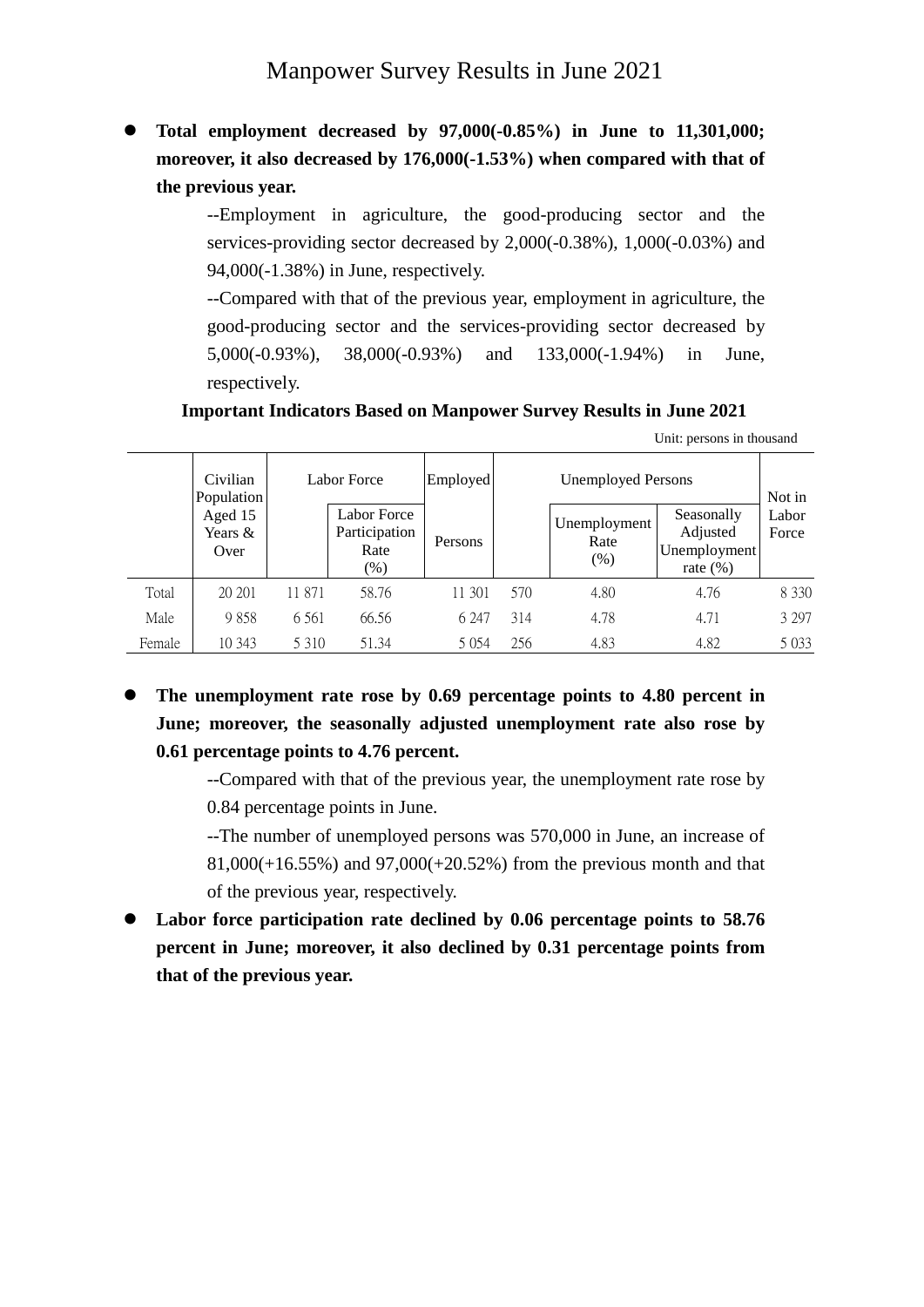## Table 1. Statistical Brief Based on Manpower Survey Results

## Unit: Thousand Persons

|                                                                                         | Civilian                              | Labor force |                     |                       | Not in         | Labor force                             | Unemployment rate $(\frac{9}{0})$ |                    |                    |                    |
|-----------------------------------------------------------------------------------------|---------------------------------------|-------------|---------------------|-----------------------|----------------|-----------------------------------------|-----------------------------------|--------------------|--------------------|--------------------|
| Year & month                                                                            | population<br>aged 15 years<br>& over | Total       | Employed<br>persons | Unemployed<br>persons | labor<br>force | participation rate<br>(9 <sub>0</sub> ) | Total                             | $15 - 24$<br>Years | $25 - 44$<br>Years | $45 - 64$<br>Years |
| Ave., 2011                                                                              | 19 25 3                               | 11 200      | 10709               | 491                   | 8053           | 58.17                                   | 4.39                              | 12.47              | 4.46               | 2.64               |
| Ave., 2012                                                                              | 19 4 36                               | 11 341      | 10 860              | 481                   | 8096           | 58.35                                   | 4.24                              | 12.66              | 4.38               | 2.31               |
| Ave., 2013                                                                              | 19 5 87                               | 11 4 45     | 10 967              | 478                   | 8 1 4 2        | 58.43                                   | 4.18                              | 13.17              | 4.27               | 2.25               |
| Ave., 2014                                                                              | 19 705                                | 11 535      | 11 079              | 457                   | 8 1 7 0        | 58.54                                   | 3.96                              | 12.63              | 4.13               | 2.09               |
| Ave., 2015                                                                              | 19 842                                | 11 638      | 11 198              | 440                   | 8 2 0 4        | 58.65                                   | 3.78                              | 12.05              | 3.95               | 1.99               |
| Ave., 2016                                                                              | 19 9 62                               | 11 727      | 11 267              | 460                   | 8 2 3 5        | 58.75                                   | 3.92                              | 12.12              | 4.08               | 2.15               |
| Ave., 2017                                                                              | 20 049                                | 11 795      | 11 352              | 443                   | 8 2 5 4        | 58.83                                   | 3.76                              | 11.92              | 3.93               | 1.99               |
| Ave., 2018                                                                              | 20 129                                | 11 874      | 11 434              | 440                   | 8 2 5 4        | 58.99                                   | 3.71                              | 11.54              | 3.86               | 2.00               |
| Ave., 2019                                                                              | 20 189                                | 11 946      | 11 500              | 446                   | 8 2 4 3        | 59.17                                   | 3.73                              | 11.88              | 3.87               | 1.94               |
| Ave., 2020                                                                              | 20 231                                | 11 964      | 11 504              | 460                   | 8 2 6 7        | 59.14                                   | 3.85                              | 11.61              | 3.94               | 2.30               |
| June                                                                                    | 20 230                                | 11 950      | 11 477              | 473                   | 8 2 8 0        | 59.07                                   | 3.96                              | 11.52              | 3.97               | 2.58               |
| July                                                                                    | 20 233                                | 11 977      | 11 498              | 479                   | 8 2 5 6        | 59.20                                   | 4.00                              | 11.82              | 3.95               | 2.64               |
| Aug.                                                                                    | 20 234                                | 11 985      | 11 507              | 478                   | 8 2 4 9        | 59.23                                   | 3.99                              | 12.04              | 3.99               | 2.51               |
| Sept.                                                                                   | 20 234                                | 11 962      | 11 504              | 458                   | 8 2 7 3        | 59.12                                   | 3.83                              | 11.89              | 3.90               | 2.25               |
| Oct.                                                                                    | 20 235                                | 11 965      | 11 510              | 455                   | 8 2 7 0        | 59.13                                   | 3.80                              | 11.97              | 3.85               | 2.25               |
| Nov.                                                                                    | 20 235                                | 11 970      | 11 520              | 449                   | 8 2 6 5        | 59.15                                   | 3.75                              | 11.75              | 3.86               | 2.16               |
| Dec.                                                                                    | 20 23 6                               | 11 967      | 11 527              | 440                   | 8 2 6 8        | 59.14                                   | 3.68                              | 11.74              | 3.76               | 2.11               |
| Ave., 2021                                                                              | 20 219                                | 11 933      | 11 4 64             | 469                   | 8 2 8 6        | 59.02                                   | 3.93                              | 11.84              | 3.98               | 2.47               |
| Jan.                                                                                    | 20 23 2                               | 11 965      | 11 527              | 438                   | 8 2 6 7        | 59.14                                   | 3.66                              | 11.56              | 3.72               | 2.16               |
| Feb.                                                                                    | 20 229                                | 11 957      | 11 514              | 443                   | 8 2 7 2        | 59.11                                   | 3.70                              | 11.52              | 3.79               | 2.19               |
| Mar.                                                                                    | 20 223                                | 11 960      | 11 521              | 439                   | 8 2 6 3        | 59.14                                   | 3.67                              | 11.48              | 3.78               | 2.12               |
| Apr.                                                                                    | 20 219                                | 11 959      | 11 5 24             | 435                   | 8 2 6 0        | 59.15                                   | 3.64                              | 11.34              | 3.77               | 2.11               |
| May                                                                                     | 20 20 9                               | 11 887      | 11 398              | 489                   | 8 3 2 2        | 58.82                                   | 4.11                              | 12.15              | 4.10               | 2.74               |
| June                                                                                    | 20 201                                | 11 871      | 11 301              | 570                   | 8 3 3 0        | 58.76                                   | 4.80                              | 13.00              | 4.70               | 3.50               |
| Change in percent<br>(percentage points)<br>from the previous<br>month                  | $-0.04$                               | $-0.14$     | $-0.85$             | 16.55                 | 0.10           |                                         | $(-0.06)$ $(0.69)$                | (0.85)             | (0.60)             | (0.76)             |
| Change in percent<br>(percentage points)<br>from the same month<br>of previous year     | $-0.14$                               | $-0.66$     | $-1.53$             | 20.52                 | 0.60           |                                         | $(-0.31)$ $(0.84)$                | (1.48)             | (0.73)             | (0.92)             |
| Change in percent<br>(percentage points)<br>from the cumulative<br>average year-on-year | $-0.04$                               | $-0.20$     | $-0.28$             | 1.84                  | 0.18           |                                         | $(-0.09)$ $(0.08)$                | (0.49)             | $(-0.01)$          | (0.19)             |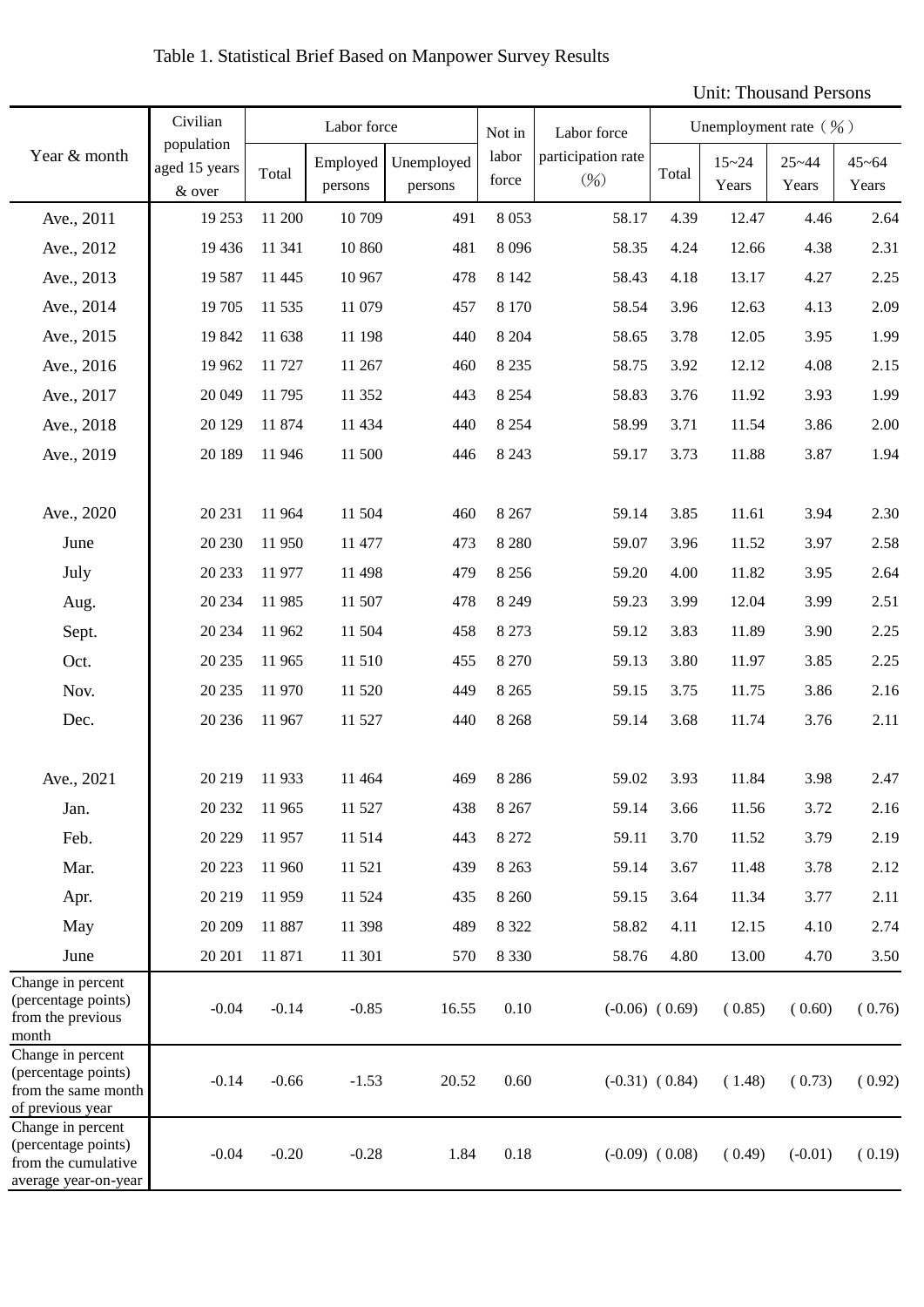|              |                                               | Labor force<br><b>Employed persons</b> |                                               |                              |        | Labor force<br>participation rate | Unemployed                       | Unemployment rate |                        |  |
|--------------|-----------------------------------------------|----------------------------------------|-----------------------------------------------|------------------------------|--------|-----------------------------------|----------------------------------|-------------------|------------------------|--|
| Year & month | Number of<br>persons<br>(thousand<br>persons) | $(\frac{6}{9}, yoy)$                   | Number of<br>persons<br>(thousand<br>persons) | $(\frac{9}{6}, \frac{1}{9})$ | $($ %) | Seasonally<br>adjusted            | persons<br>(thousand<br>persons) | $($ %)            | Seasonally<br>adjusted |  |
| June, 1992   | 8723                                          | 1.86                                   | 8588                                          | 1.68                         | 59.13  | 59.44                             | 134                              | 1.54              | 1.54                   |  |
| June, 1993   | 8 8 0 0                                       | 0.88                                   | 8677                                          | 1.03                         | 58.38  | 58.69                             | 123                              | 1.40              | 1.42                   |  |
| June, 1994   | 8998                                          | 2.25                                   | 8 8 6 0                                       | 2.11                         | 58.48  | 58.81                             | 138                              | 1.53              | 1.56                   |  |
| June, 1995   | 9 1 4 6                                       | 1.64                                   | 8983                                          | 1.39                         | 58.35  | 58.67                             | 162                              | 1.77              | 1.79                   |  |
| June, 1996   | 9 2 5 4                                       | 1.18                                   | 9013                                          | 0.33                         | 58.11  | 58.40                             | 241                              | 2.60              | 2.61                   |  |
| June, 1997   | 9382                                          | 1.38                                   | 9 1 3 1                                       | 1.31                         | 58.11  | 58.36                             | 251                              | 2.67              | 2.74                   |  |
| June, 1998   | 9 5 0 4                                       | 1.31                                   | 9 2 4 7                                       | 1.27                         | 57.80  | 57.98                             | 257                              | 2.70              | 2.74                   |  |
| June, 1999   | 9667                                          | 1.71                                   | 9 3 8 5                                       | 1.48                         | 57.99  | 58.13                             | 282                              | 2.92              | 2.96                   |  |
| June, 2000   | 9768                                          | 1.04                                   | 9485                                          | 1.07                         | 57.60  | 57.69                             | 283                              | 2.89              | 2.90                   |  |
| June, 2001   | 9 802                                         | 0.35                                   | 9 3 6 0                                       | $-1.32$                      | 57.09  | 57.16                             | 442                              | 4.51              | 4.51                   |  |
| June, 2002   | 9963                                          | 1.65                                   | 9454                                          | 1.00                         | 57.33  | 57.37                             | 509                              | 5.11              | 5.11                   |  |
| June, 2003   | 10 0 54                                       | 0.91                                   | 9 5 4 2                                       | 0.93                         | 57.26  | 57.29                             | 512                              | 5.09              | 5.09                   |  |
| June, 2004   | 10 257                                        | 2.02                                   | 9791                                          | 2.61                         | 57.79  | 57.81                             | 466                              | 4.54              | 4.52                   |  |
| June, 2005   | 10 357                                        | 0.98                                   | 9 9 2 0                                       | 1.32                         | 57.75  | 57.77                             | 437                              | 4.22              | 4.17                   |  |
| June, 2006   | 10 4 91                                       | 1.29                                   | 10 073                                        | 1.54                         | 57.79  | 57.83                             | 418                              | 3.98              | 3.94                   |  |
| June, 2007   | 10 685                                        | 1.85                                   | 10 26 2                                       | 1.87                         | 58.14  | 58.19                             | 423                              | 3.96              | 3.92                   |  |
| June, 2008   | 10 842                                        | 1.47                                   | 10414                                         | 1.48                         | 58.26  | 58.31                             | 428                              | 3.95              | 3.94                   |  |
| June, 2009   | 10 891                                        | 0.45                                   | 10 244                                        | $-1.63$                      | 57.79  | 57.85                             | 647                              | 5.94              | 5.98                   |  |
| June, 2010   | 11 053                                        | 1.49                                   | 10 4 83                                       | 2.33                         | 58.02  | 58.07                             | 570                              | 5.16              | 5.20                   |  |
| June, 2011   | 11 183                                        | 1.17                                   | 10 696                                        | 2.03                         | 58.11  | 58.16                             | 486                              | 4.35              | 4.40                   |  |
| June, 2012   | 11 331                                        | 1.32                                   | 10 854                                        | 1.47                         | 58.32  | 58.37                             | 477                              | 4.21              | 4.26                   |  |
| June, 2013   | 11 432                                        | 0.89                                   | 10 959                                        | 0.97                         | 58.38  | 58.43                             | 473                              | 4.14              | 4.18                   |  |
| June, 2014   | 11 513                                        | 0.71                                   | 11 062                                        | 0.94                         | 58.45  | 58.50                             | 451                              | 3.92              | 3.96                   |  |
| June, 2015   | 11 617                                        | 0.90                                   | 11 185                                        | 1.12                         | 58.57  | 58.62                             | 431                              | 3.71              | 3.74                   |  |
| June, 2016   | 11 710                                        | 0.81                                   | 11 251                                        | 0.59                         | 58.68  | 58.74                             | 459                              | 3.92              | 3.95                   |  |
| June, 2017   | 11 777                                        | 0.57                                   | 11 337                                        | 0.76                         | 58.75  | 58.82                             | 440                              | 3.74              | 3.75                   |  |
| June, 2018   | 11 857                                        | 0.68                                   | 11 418                                        | 0.71                         | 58.92  | 58.98                             | 439                              | 3.70              | 3.71                   |  |
| June, 2019   | 11 933                                        | 0.64                                   | 11 488                                        | 0.62                         | 59.12  | 59.18                             | 445                              | 3.73              | 3.73                   |  |
| June, 2020   | 11 950                                        | 0.14                                   | 11 477                                        | $-0.10$                      | 59.07  | 59.13                             | 473                              | 3.96              | 3.95                   |  |
| June, 2021   | 11 871                                        | $-0.66$                                | 11 301                                        | $-1.53$                      | 58.76  | 58.84                             | 570                              | 4.80              | 4.76                   |  |

## Table 2. Important Indicator Based on Manpower Survey Results, by Year